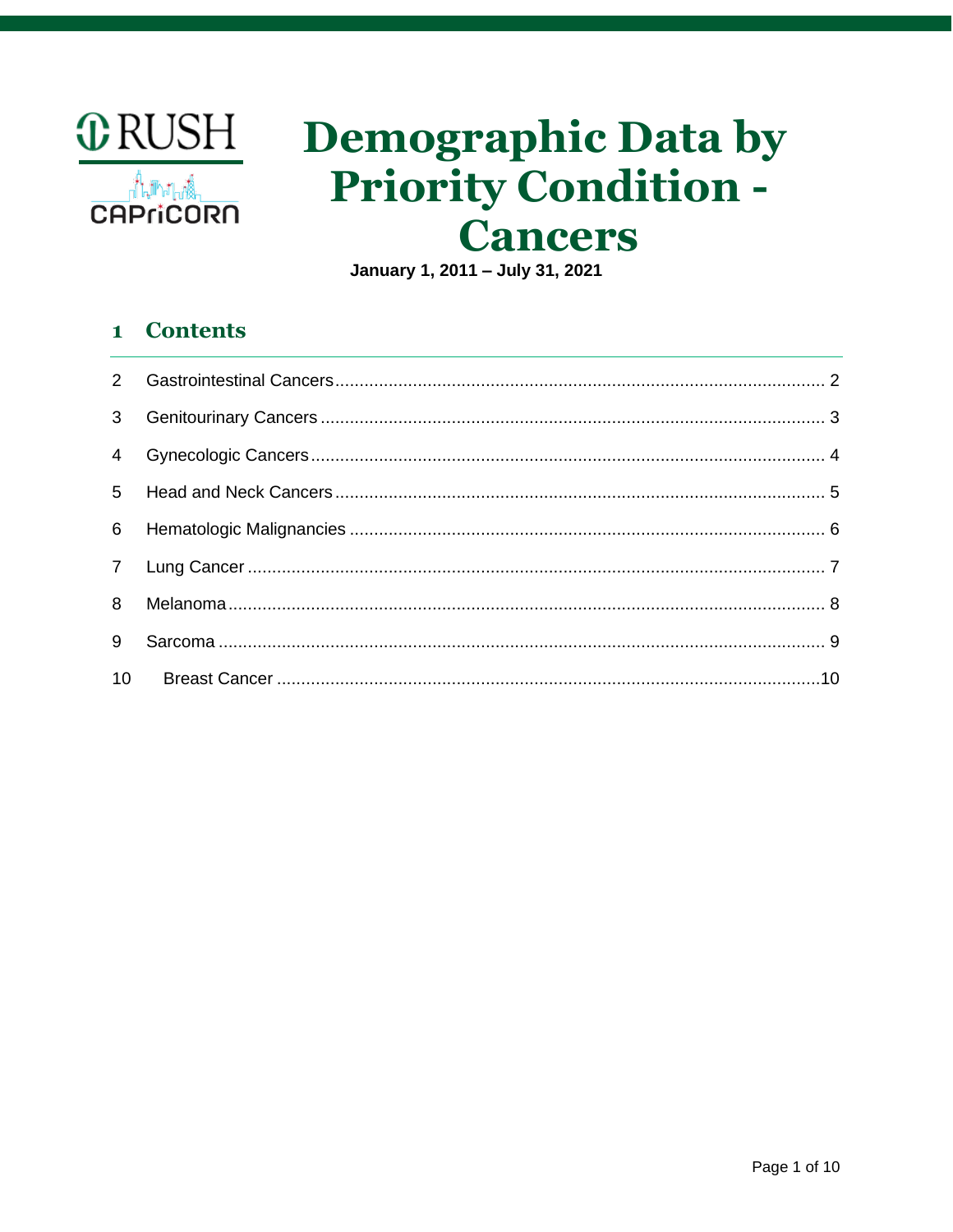# <span id="page-1-0"></span>**2 Gastrointestinal Cancers**

### **Total Patient Count:** 6527

| <b>Race</b>                      | <b>Count of Unique Patients</b> |
|----------------------------------|---------------------------------|
| White                            | 3577 (54.80%)                   |
| <b>Black or African American</b> | 1700 (26.05%)                   |
| Asian                            | 230 (3.52%)                     |
| Other                            | 828 (12.69%)                    |
| Unknown                          | 192 (2.94%)                     |

| <b>Hispanic or Latinx</b> |  |
|---------------------------|--|
| Not Hispanic or Latinx    |  |
| Unknown                   |  |

| Male    | 3458 (52.98%) |
|---------|---------------|
| Female  | 3069 (47.02%) |
| Unknown | $0(0.00\%)$   |

| <18   | 12 (0.18%)    |
|-------|---------------|
| 18-24 | 32 (0.49%)    |
| 25-44 | 290 (4.44%)   |
| 45-64 | 2027 (31.06%) |
| 65-74 | 2054 (31.47%) |
| >75   | 2112 (32.36%) |

### **Ethnicity Count of Unique Patients**

909 (13.93%) 5461 (83.67%) 157 (2.41%)

### **Sex Count of Unique Patients**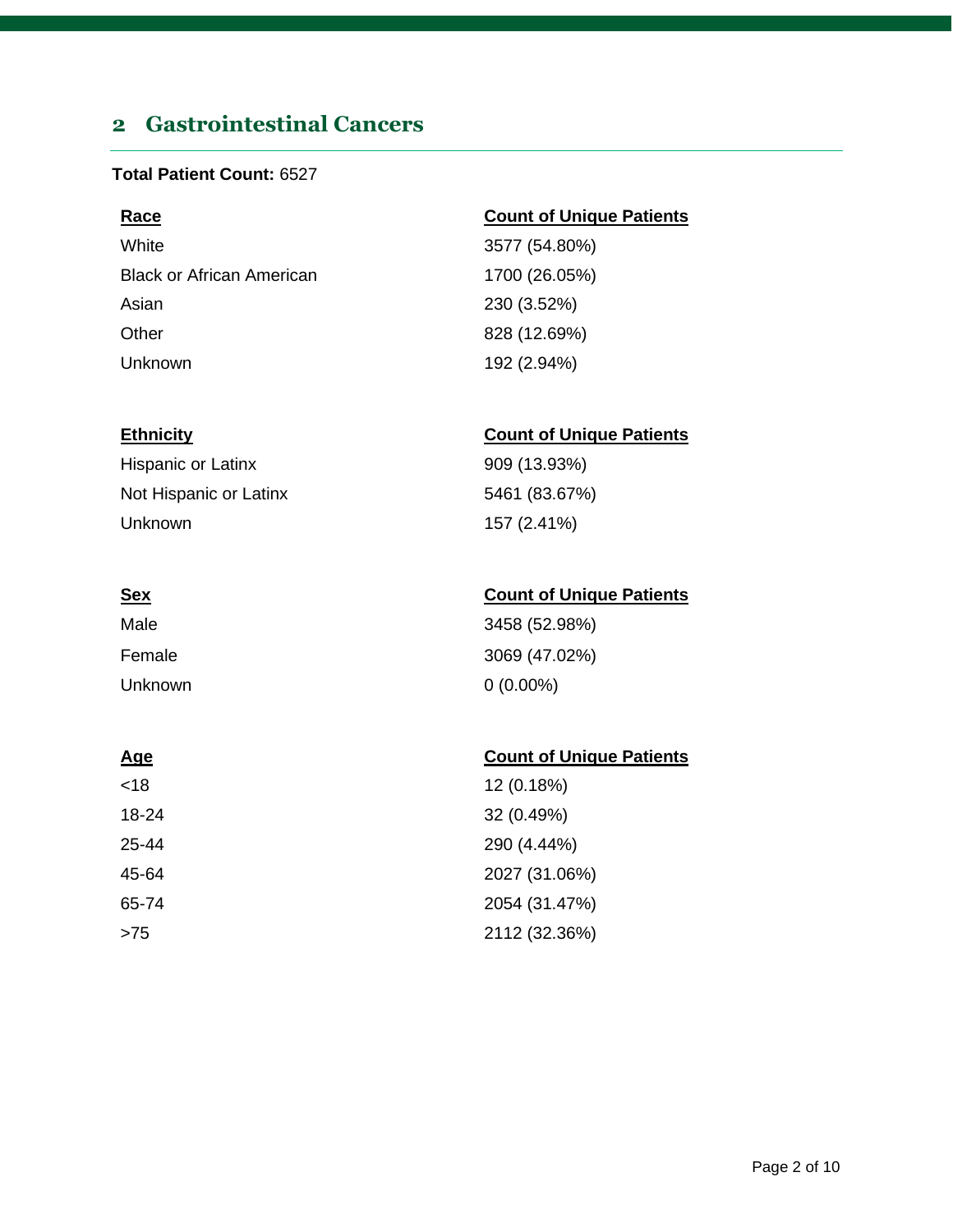# <span id="page-2-0"></span>**3 Genitourinary Cancers**

### **Total Patient Count:** 8590

White 5066 (58.98%) Black or African American 2300 (26.78%) Asian 165 (1.92%) Other 898 (10.45%) Unknown 161 (1.87%)

Hispanic or Latinx 981 (11.42%) Not Hispanic or Latinx 7500 (87.31%) Unknown 109 (1.27%)

| Male    | 7521 (87.56%) |
|---------|---------------|
| Female  | 1069 (12.44%) |
| Unknown | $0(0.00\%)$   |

| <18   | 13 (0.15%)    |
|-------|---------------|
| 18-24 | 25 (0.29%)    |
| 25-44 | 304 (3.54%)   |
| 45-64 | 1887 (21.97%) |
| 65-74 | 2789 (32.47%) |
| >75   | 3572 (41.58%) |

### **Race Count of Unique Patients**

### **Ethnicity Count of Unique Patients**

### **Sex Count of Unique Patients**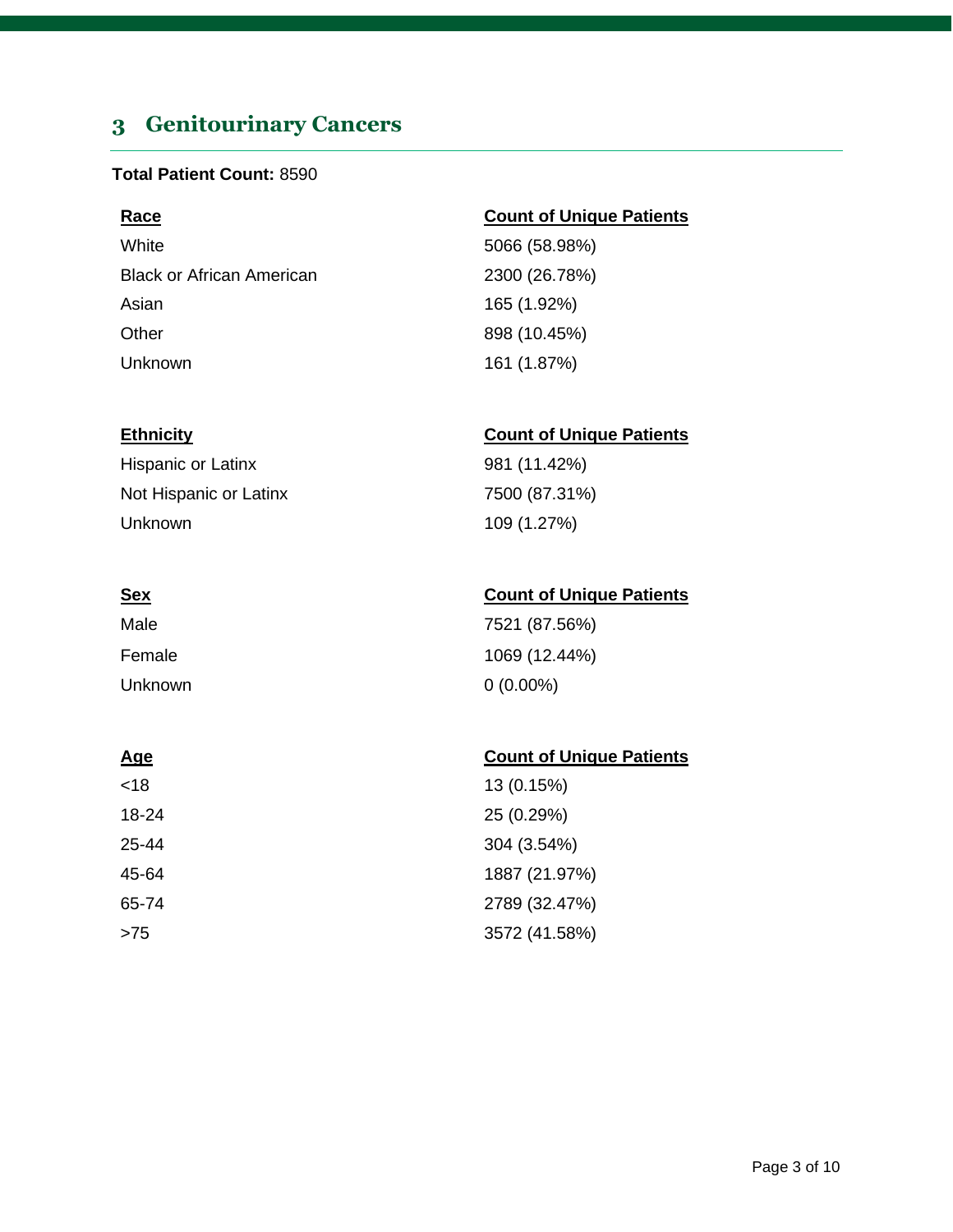# <span id="page-3-0"></span>**4 Gynecologic Cancers**

### **Total Patient Count:** 4939

White 3155 (63.88%) Black or African American 1041 (21.08%) Asian 146 (2.96%) Other 495 (10.02%) Unknown 102 (2.07%)

Hispanic or Latinx 564 (11.42%) Not Hispanic or Latinx 4301 (87.08%) Unknown 74 (1.50%)

| Male    | $<$ 12 (0.12%) |
|---------|----------------|
| Female  | 4933 (99.88%)  |
| Unknown | $0(0.00\%)$    |

### **Age** Count of Unique Patients

| <18   | $<$ 12 (0.04%) |
|-------|----------------|
| 18-24 | $<$ 12 (0.20%) |
| 25-44 | 432 (8.75%)    |
| 45-64 | 1793 (36.30%)  |
| 65-74 | 1495 (30.27%)  |
| >75   | 1207 (24.44%)  |

### **Race Count of Unique Patients**

### **Ethnicity Count of Unique Patients**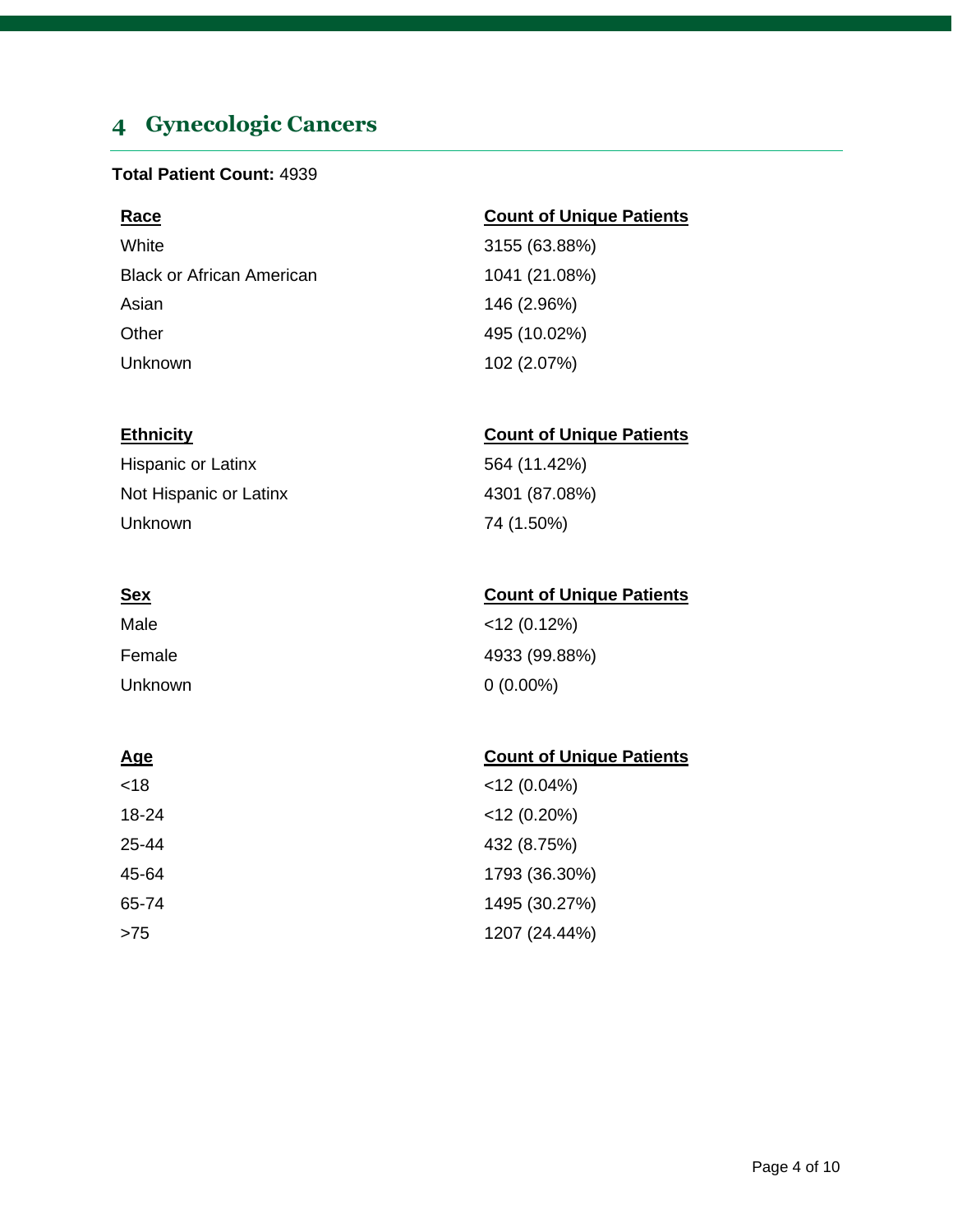# <span id="page-4-0"></span>**5 Head and Neck Cancers**

### **Total Patient Count:** 1947

| Race                             | <b>Count of Unique Patients</b> |
|----------------------------------|---------------------------------|
| White                            | 1443 (74.11%)                   |
| <b>Black or African American</b> | 231 (11.86%)                    |
| Asian                            | 67 (3.44%)                      |
| Other                            | 169 (8.68%)                     |
| Unknown                          | 37 (1.90%)                      |

| <b>Hispanic or Latinx</b> |
|---------------------------|
| Not Hispanic or Latinx    |
| Unknown                   |

| Male    | 1305 (67.03%) |
|---------|---------------|
| Female  | 642 (32.97%)  |
| Unknown | $0(0.00\%)$   |

| <18   | $<$ 12 (0.05%) |
|-------|----------------|
| 18-24 | $<$ 12 (0.46%) |
| 25-44 | 97 (4.98%)     |
| 45-64 | 706 (36.26%)   |
| 65-74 | 641 (32.92%)   |
| >75   | 493 (25.32%)   |

### **Ethnicity Count of Unique Patients**

144 (7.40%) 1773 (91.06%) 30 (1.54%)

### **Sex Count of Unique Patients**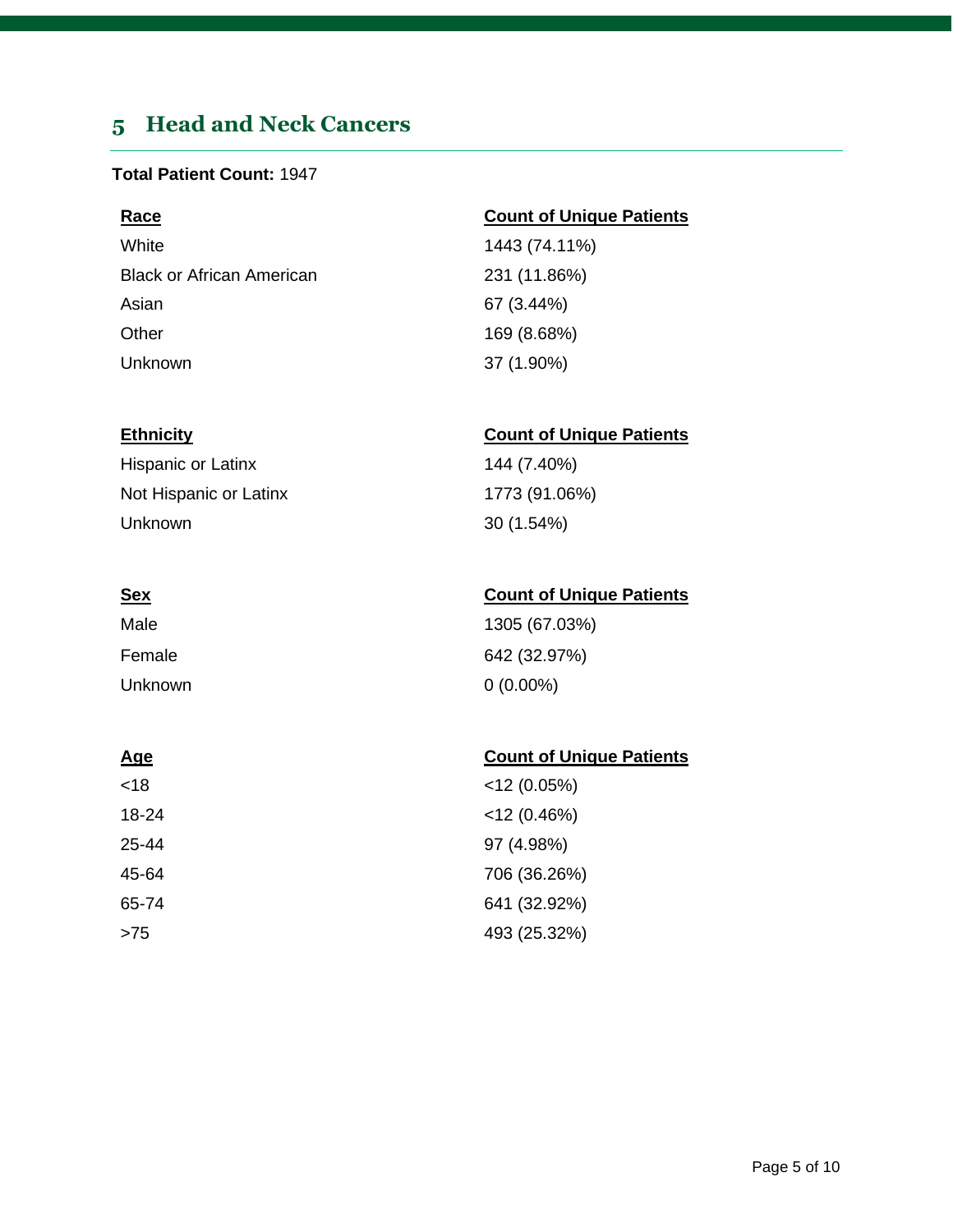# <span id="page-5-0"></span>**6 Hematologic Malignancies**

### **Total Patient Count:** 9971

White 6240 (62.58%) Black or African American 2114 (21.20%) Asian 269 (2.70%) Other 1153 (11.56%) Unknown 195 (1.96%)

Hispanic or Latinx 1249 (12.53%) Not Hispanic or Latinx 8597 (86.22%) Unknown 125 (1.25%)

| Male    | 4867 (48.81%) |
|---------|---------------|
| Female  | 5104 (51.19%) |
| Unknown | $0(0.00\%)$   |

| <18   | 79 (0.79%)    |
|-------|---------------|
| 18-24 | 133 (1.33%)   |
| 25-44 | 1121 (11.24%) |
| 45-64 | 3013 (30.22%) |
| 65-74 | 2685 (26.93%) |
| >75   | 2940 (29.49%) |

### **Race Count of Unique Patients**

### **Ethnicity Count of Unique Patients**

### **Sex Count of Unique Patients**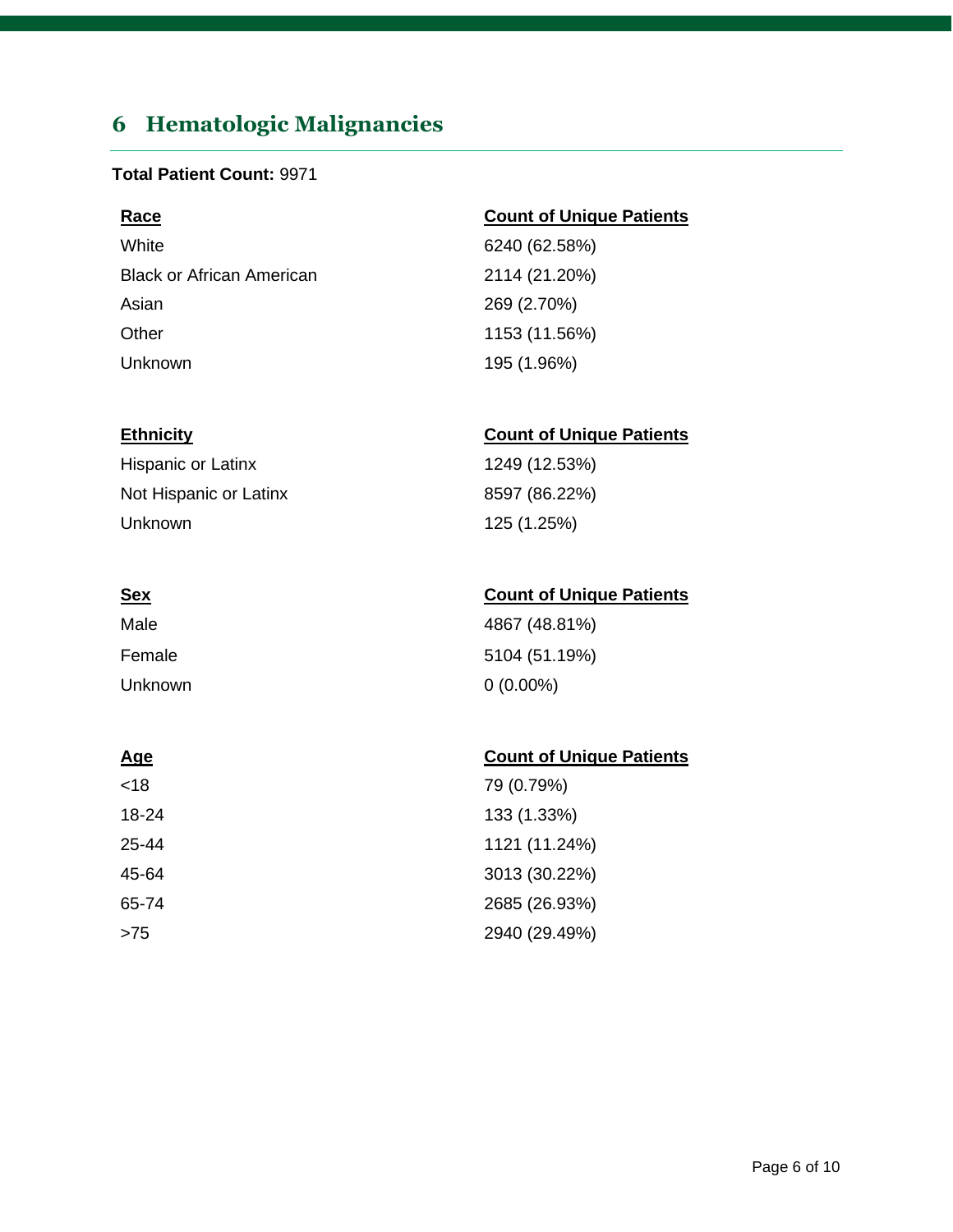# <span id="page-6-0"></span>**7 Lung Cancer**

### **Total Patient Count:** 51,219

White 34,507 (67.37%) Black or African American 10,495 (20.49%) Asian 1099 (2.15%) Other 4412 (8.61%) Unknown 706 (1.38%)

Hispanic or Latinx 4728 (9.23%) Not Hispanic or Latinx 45990 (89.79%) Unknown 501 (0.98%)

| Male    | 20,501 (40.03%) |
|---------|-----------------|
| Female  | 30,717 (59.97%) |
| Unknown | $<$ 12 (0.00%)  |

### **Age** Count of Unique Patients

| <18   | 81 (0.16%)      |
|-------|-----------------|
| 18-24 | 180 (0.35%)     |
| 25-44 | 3006 (5.87%)    |
| 45-64 | 14,156 (27.64%) |
| 65-74 | 14,967 (29.22%) |
| >75   | 18,829 (36.76%) |

### **Race Count of Unique Patients**

### **Ethnicity Count of Unique Patients**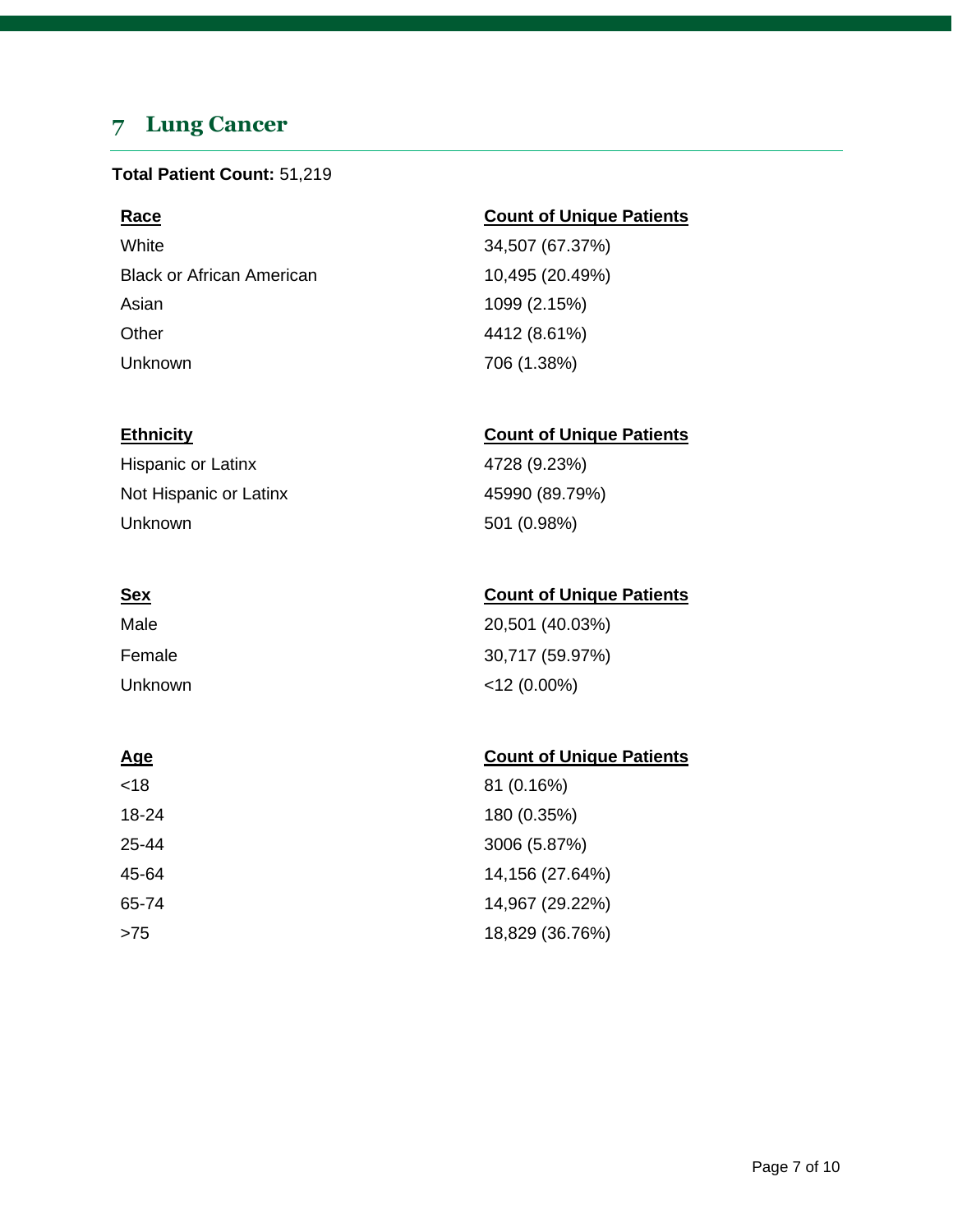# <span id="page-7-0"></span>**8 Melanoma**

### **Total Patient Count:** 1423

| Race                             | <b>Count of Unique Patients</b> |
|----------------------------------|---------------------------------|
| White                            | 1301 (91.43%)                   |
| <b>Black or African American</b> | 24 (1.69%)                      |
| Asian                            | 12 (0.84%)                      |
| Other                            | 68 (4.78%)                      |
| Unknown                          | 18 (1.26%)                      |

### **Ethnicity Count of Unique Patients**

| Hispanic or Latinx     | 55 (3.87%)    |
|------------------------|---------------|
| Not Hispanic or Latinx | 1351 (94.94%) |
| Unknown                | 17 (1.19%)    |

| <u>Sex</u> | <b>Count of Unique Patients</b> |
|------------|---------------------------------|
| Male       | 744 (52.28%)                    |
| Female     | 679 (47.72%)                    |
| Unknown    | $0(0.00\%)$                     |

| <18   | $<$ 12 (0.07%) |
|-------|----------------|
| 18-24 | 12 (0.84%)     |
| 25-44 | 160 (11.24%)   |
| 45-64 | 484 (34.01%)   |
| 65-74 | 360 (24.30%)   |
| >75   | 406 (28.53%)   |

| Age | <b>Count of Unique Patients</b> |
|-----|---------------------------------|
|     |                                 |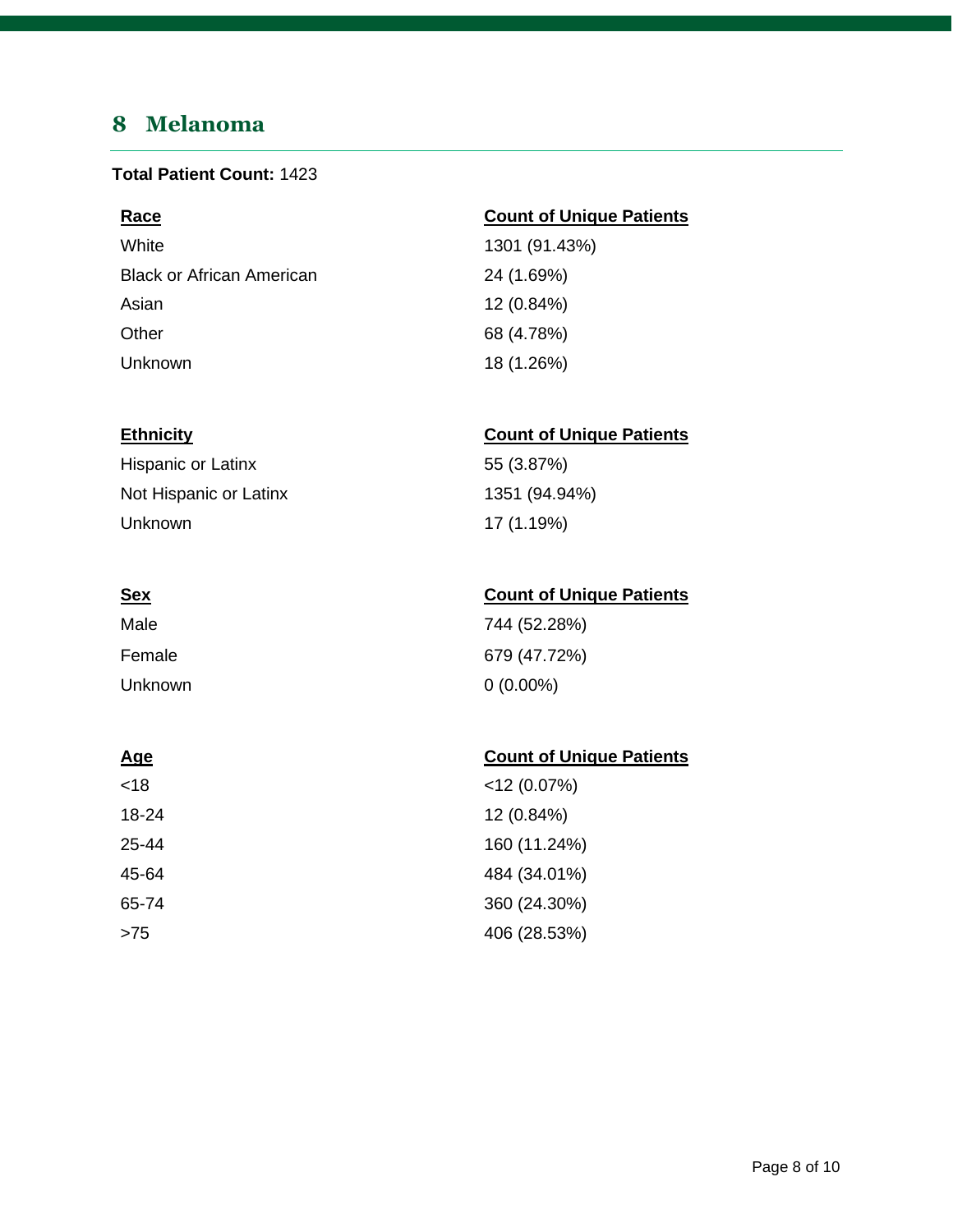# <span id="page-8-0"></span>**9 Sarcoma**

### **Total Patient Count:** 455

| Race                             | <b>Count of Unique Patients</b> |
|----------------------------------|---------------------------------|
| White                            | 291 (63.96%)                    |
| <b>Black or African American</b> | 94 (20.66%)                     |
| Asian                            | $<$ 12 (2.20%)                  |
| Other                            | 51 (11.21%)                     |
| Unknown                          | $<$ 12 (1.98%)                  |

### **Ethnicity Count of Unique Patients**

| Hispanic or Latinx     | 66 (14.51%)    |
|------------------------|----------------|
| Not Hispanic or Latinx | 382 (83.96%)   |
| Unknown                | $<$ 12 (1.54%) |

| <b>Sex</b> | <b>Count of Unique Patients</b> |
|------------|---------------------------------|
|------------|---------------------------------|

| Male    | 190 (41.76%) |
|---------|--------------|
| Female  | 265 (58.24%) |
| Unknown | $0(0.00\%)$  |

| <18   | $<$ 12 (0.44%) |
|-------|----------------|
| 18-24 | $<$ 12 (0.88%) |
| 25-44 | 45 (9.89%)     |
| 45-64 | 135 (29.67%)   |
| 65-74 | 136 (29.89%)   |
| >75   | 133 (29.23%)   |